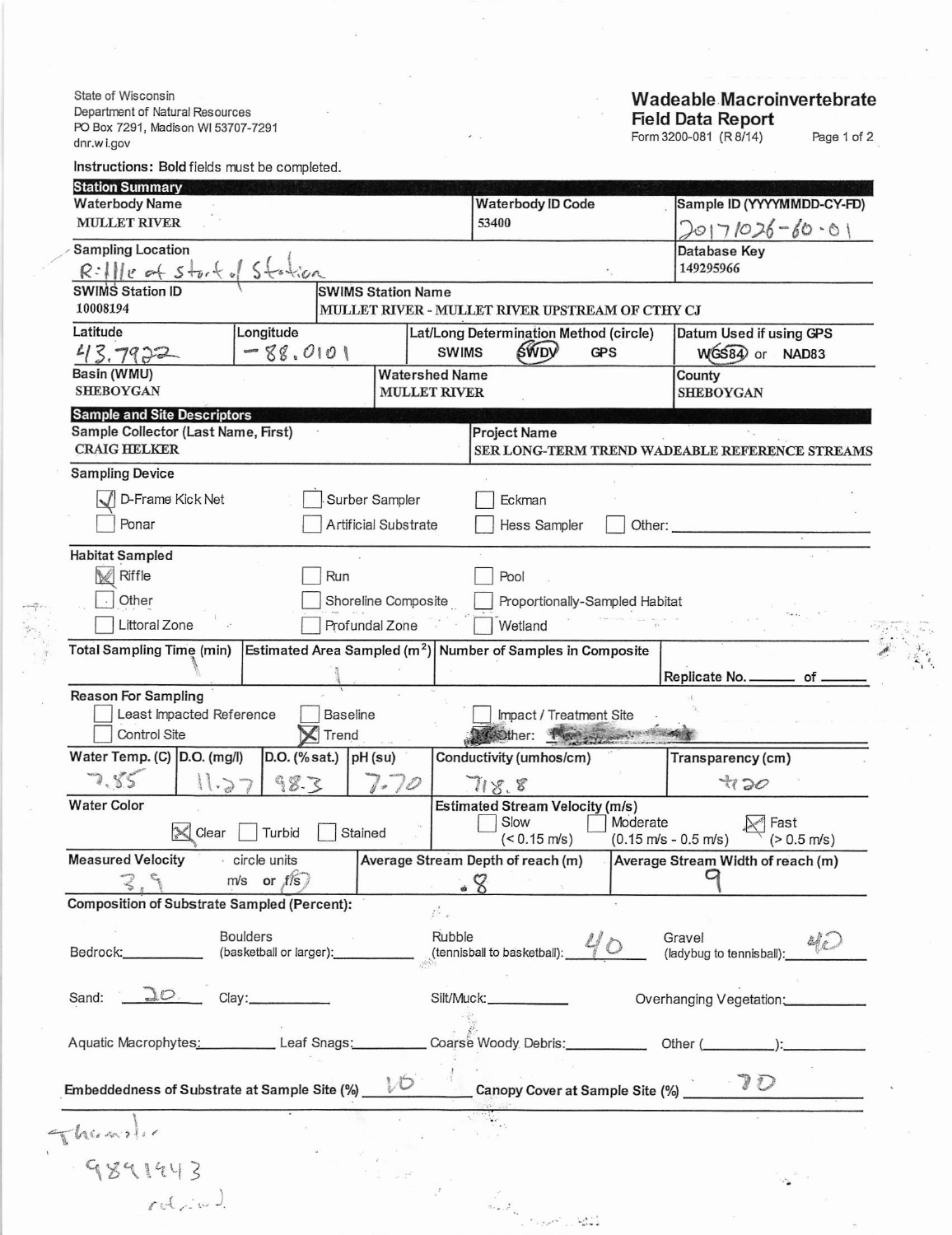Forter: Sam Lamerene Date Sorted: 11/9/18  $2A$  $2E$ 146 252 total  $106$ 

Taxemenist: Dimick, defferent Subsample archived in ABL

HBI 13%